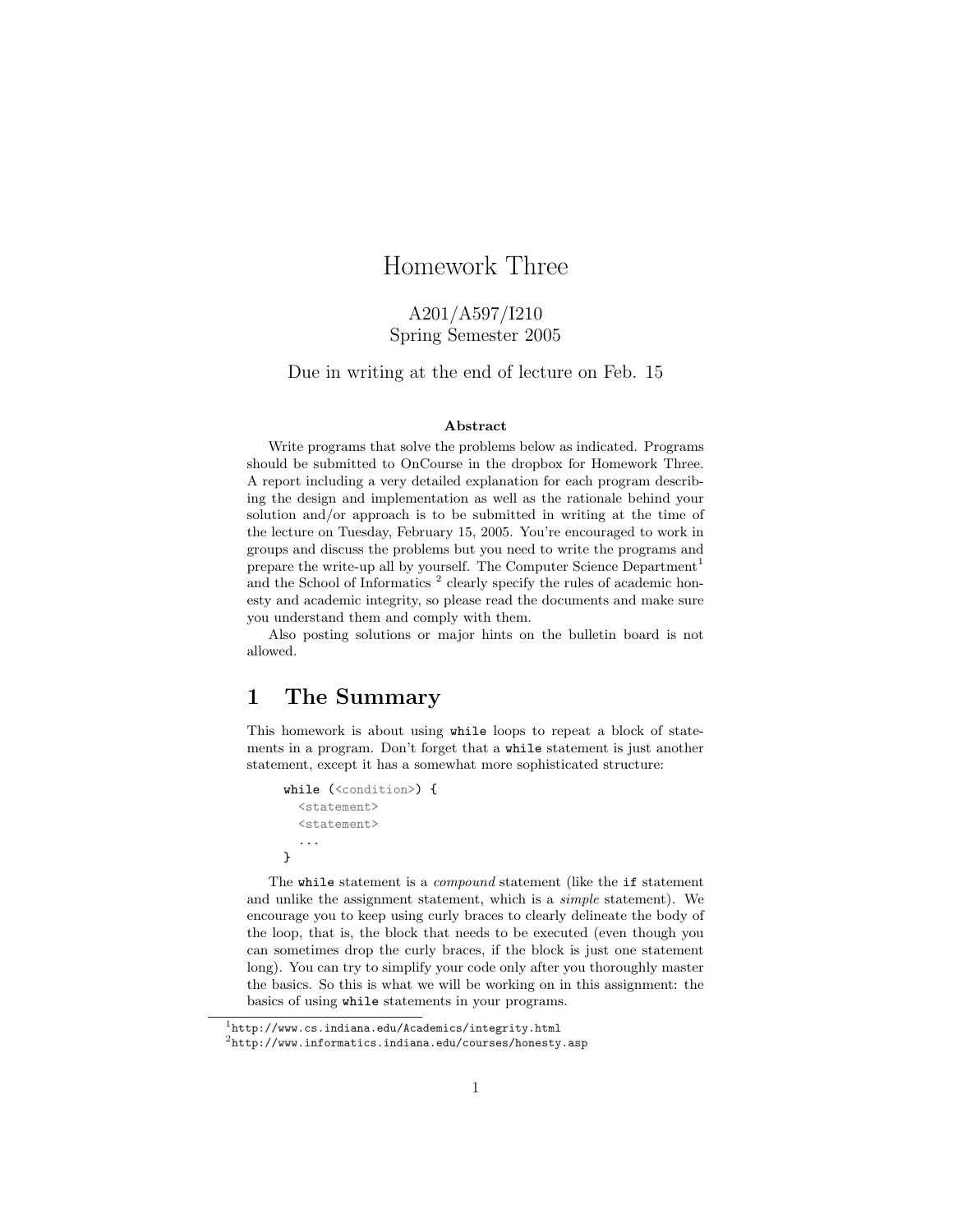# 2 The Problems

# 2.1 Calculating the GPA

Write a program that uses a while loop to read any number of individual scores from the keyboard, one score per line. The program should disregard values outside the range [0, 100]. The user should indicate the end of the data input by entering the keyword done. The program should report how many scores were entered and what their average was. If the average is above 90 the user is congratulated.

### 2.2 A Menu of Songs

Write a program that uses a while loop to

- print a menu of songs (including an option to quit)
- read an option (an integer) from the user, then
- render the song for that option or quit, as indicated.

## 2.3 Addition Quiz

Write a program that uses a while loop to play the addition quiz from Homework Two with the user until the user types the word done. The program reports the current score after each step and prints a "Thank you" message at the end.

## 2.4 Paper, Rock, Scissors

Write a program that uses a while loop to play the Paper, Rock, Scissors game of Homework Two until the user types the word done. The program reports the current score after each step and prints a "Thank you" message at the end.

# 2.5 Clock

Same for the Clock problem of Homework Two: the clock is reported as a prompt. When the user hits enter the clock advances by one minute. When the user enters done the program prints a "Thank you" message and quits.

### 2.6 Digits

Write a program that uses a a while loop to read numbers from the user, one number per line. For every line the program should use a while loop to calculate the sum of the digits of that number. The program ends when the user enters the string done.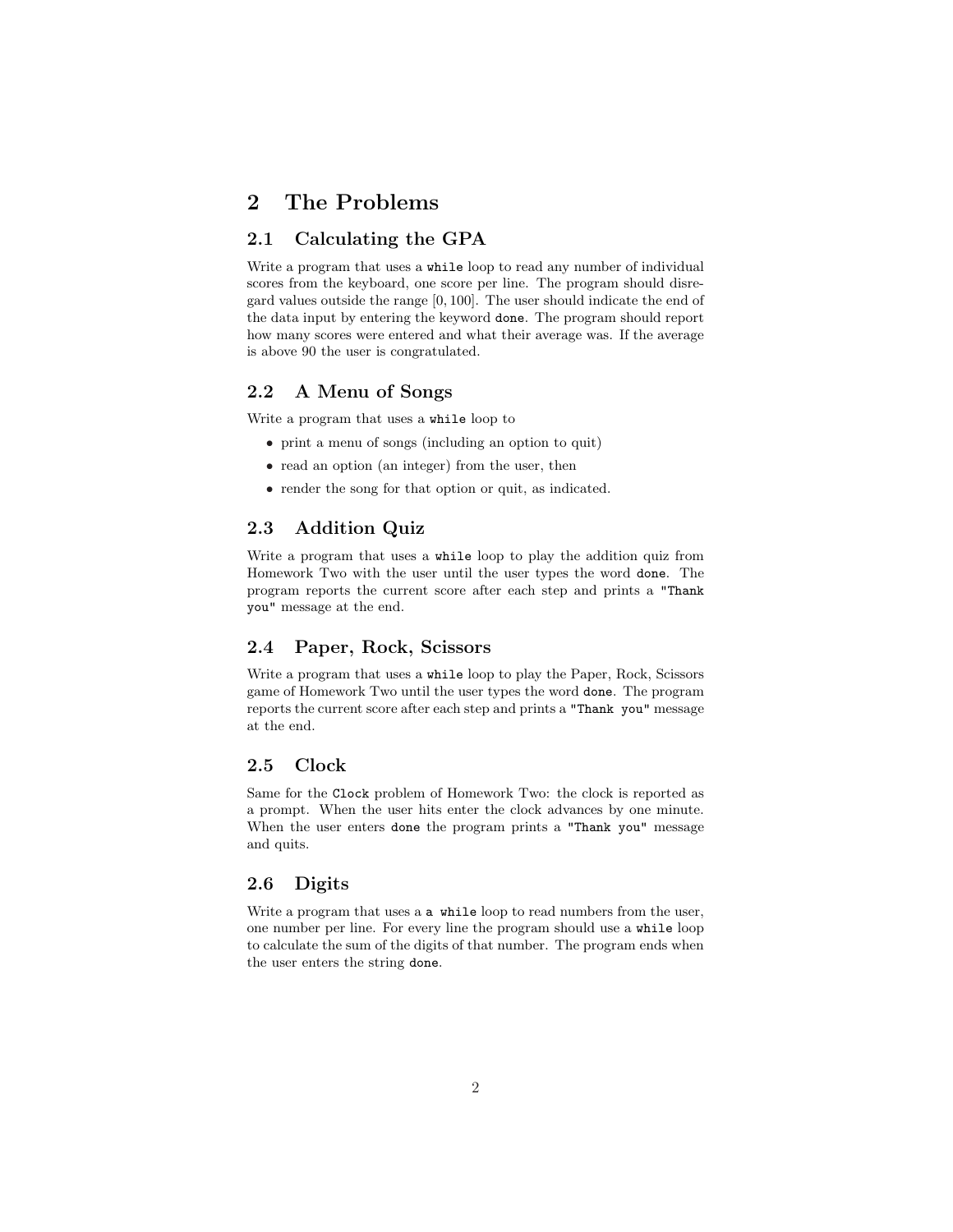# 2.7 Reverse

Write a program that uses a a while loop to read lines from the user. For every line the program should use a while loop to print the line reversed. The program ends when the user enters the string done.

## 2.8 Square Root

Write a program that uses a while loop to implement the square root calculation of Homework One. The program should calculate new approximations while the square of the approximation is more than  $0.000001 =$ 10<sup>−</sup><sup>6</sup> away from the number whose square root we're calculating.

### 2.9 Investment

Write a program that uses a while loop to implement the investment calculation of Homework One. The program should ask for an initial balance and an interest rate (both greater than zero). It should then calculate the yearly changes until the balance becomes twice the initial balance.

# 2.10 Counting

Write a program that uses a while loop to read lines from the user. For every line the user enters the program should report the number of vowels (lowercase or uppercase) in it. The program should also count the number of lines the user enters. When the user enters done the program ends.

# 3 More Examples and Hints

I decided to post some examples and hints in case you need them. Give yourself a few degrees of freedom and implement a reasonably similar program. Don't follow these hints ad litteram just because we gave them. But feel free to make use of them if you don't know how to get started.

# 3.1 Calculating the GPA

Here's how your program might work:

```
frilled.cs.indiana.edu%javac GPA.java
frilled.cs.indiana.edu%java GPA
Please enter a grade: 100
100.0 entered, thank you.
Please enter a grade: 98
98.0 entered, thank you.
Please enter a grade: 100
100.0 entered, thank you.
Please enter a grade: 90
90.0 entered, thank you.
Please enter a grade: done
```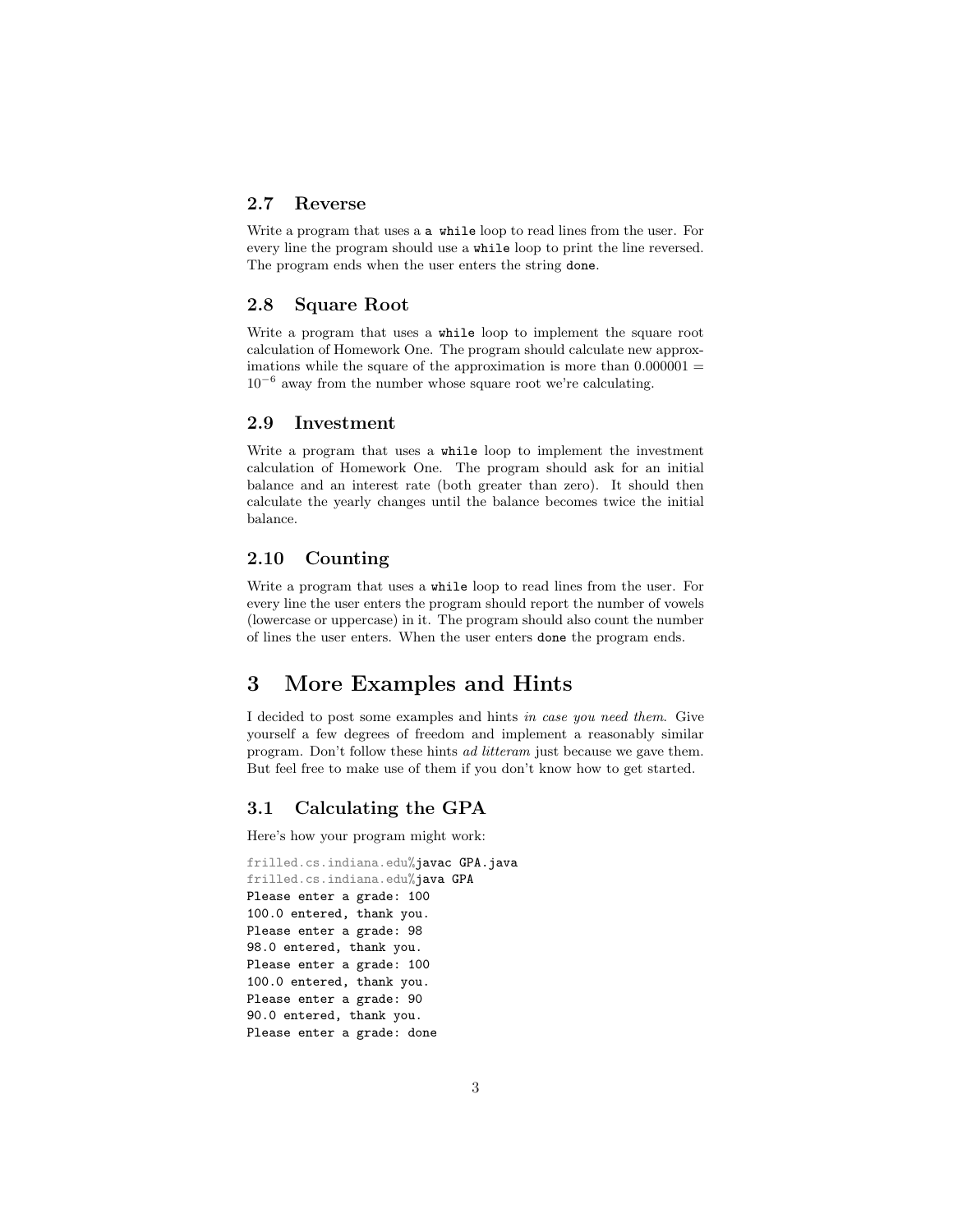```
4 scores, average is 97.0
Congratulations, the average is above 90.
frilled.cs.indiana.edu%java GPA
Please enter a grade: 80
80.0 entered, thank you.
Please enter a grade: -10
-10.0 is not a valid score. Disregarded.
Please enter a grade: 90
90.0 entered, thank you.
Please enter a grade: done
2 scores, average is 85.0
Average is not above 90, just letting you know.
frilled.cs.indiana.edu%java GPA
Please enter a grade: done
No scores, no average.
frilled.cs.indiana.edu%
```
And here are some hints: One way of solving this problem would be to follow the pattern in Lecture Notes Nine. Read strings (lines) from the user, and check for the termination keyword. If the user has not entered the word done you should assume that the user has entered a number. Because you have a string at this point you should convert to a double. Check if the number is in the range of interest and if it is not simply discard it, but also let the user know. If it is a score that you need to take into account, two actions are needed: increment by one the variable that helps you keep track of how many good scores you have seen thus far and add the good score to the sum of scores taken into account thus far. The addition quiz and the paper rock scissors problems in Homework Two make use of this technique. Obviously, these variables need to be defined very early in the program since they have to be available throughout the rest of the program. At the end of the program there are two possibilities:  $(a)$  either the user has not typed any number, so no average can be computed and in this case you should display a message, or  $(b)$  the user has typed at least one good score, in which case an average should be calculated (divide the sum by the number of good scores entered) and reported. When we report it we also check it against 90. If it is greater we congratulate the user.

# 3.2 A Menu of Songs

To simplify here's how your program should/could work:

```
frilled.cs.indiana.edu%javac Menu.java
frilled.cs.indiana.edu%java Menu
The menu is: 1, 2, 3, 4 (and done to quit):
Type something: 1
You have typed option 1
Type something: 4
You have typed option 4
Type something: nothing
Sorry, I don't understand option nothing
Type something: 10
```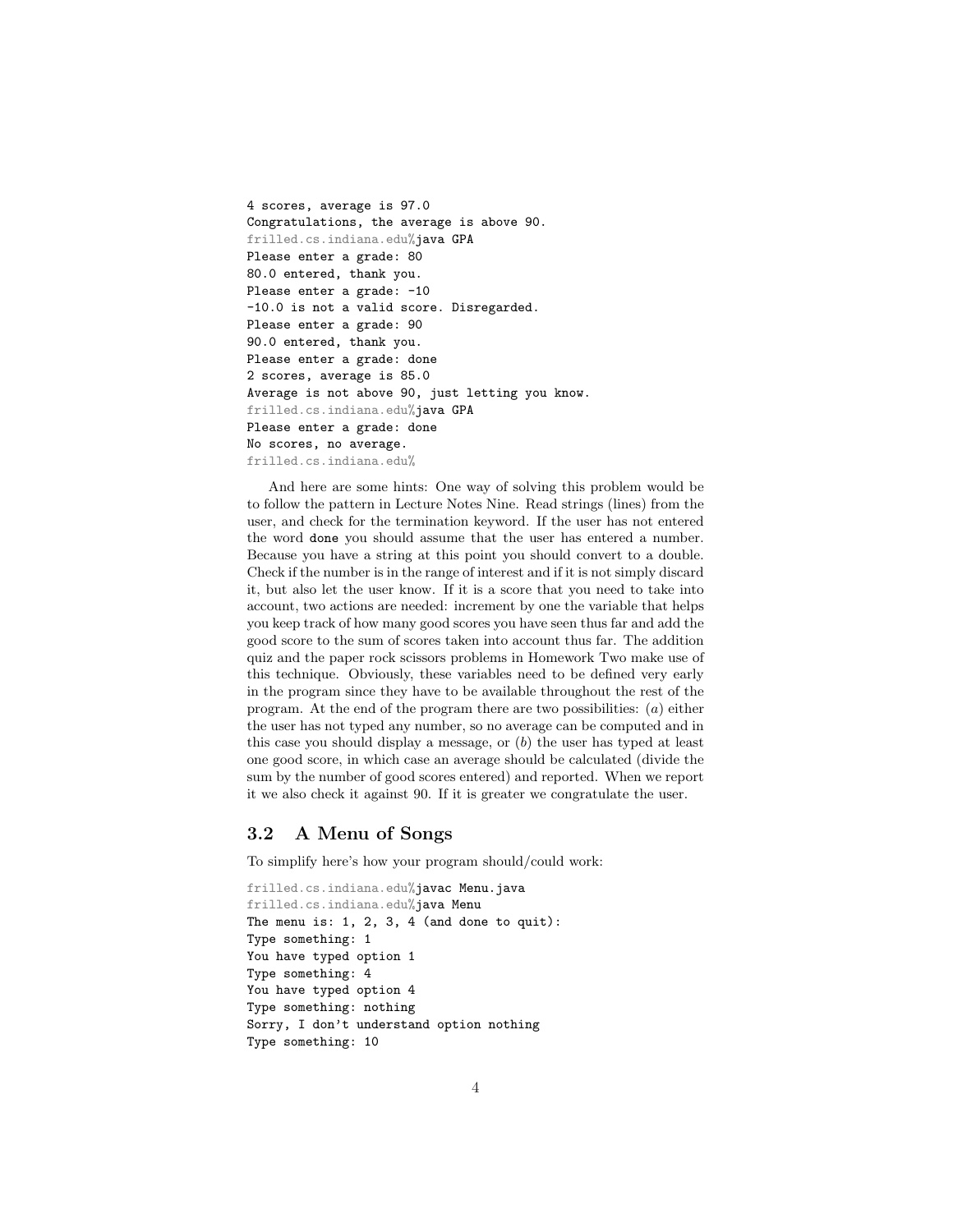```
Sorry, I don't understand option 10
Type something: 3
You have typed option 3
Type something: 6
Sorry, I don't understand option 6
Type something: 4
You have typed option 4
Type something: 3
You have typed option 3
Type something: 2
You have typed option 2
Type something: 1
You have typed option 1
Type something: done
frilled.cs.indiana.edu%
```
Hints on how to go about it: again Lecture Notes Nine (The Conversation) gives you the pattern you need. This time around you don't even need to convert the strings into numbers since you will not need them in any calculation. So I simply compared them against the strings that I knew they could be: "1", "2" and so on. There is no need to print the songs, unless you want to.

## 3.3 The Addition Quiz

Here's how my program works:

```
frilled.cs.indiana.edu%javac Quiz.java
frilled.cs.indiana.edu%java Quiz
What is -35 + 18? 100
Your current score is: 0/1
What is 38 + -32? 6
Your current score is: 1/2
What is 38 + -33? 5
Your current score is: 2/3
What is 4 + -21? -17Your current score is: 3/4
What is -11 + -20? 31
Your current score is: 3/5
What is -26 + -23? -49Your current score is: 4/6
What is -33 + -33? done
Thank you for using this program.
frilled.cs.indiana.edu%java Quiz
What is 28 + 34? done
Thank you for using this program.
frilled.cs.indiana.edu%java Quiz
What is -43 + -6? nothing
Exception in thread "main" java.lang.NumberFormatException:
For input string: "nothing" at java.lang.NumberFormatException.[...]
frilled.cs.indiana.edu%
```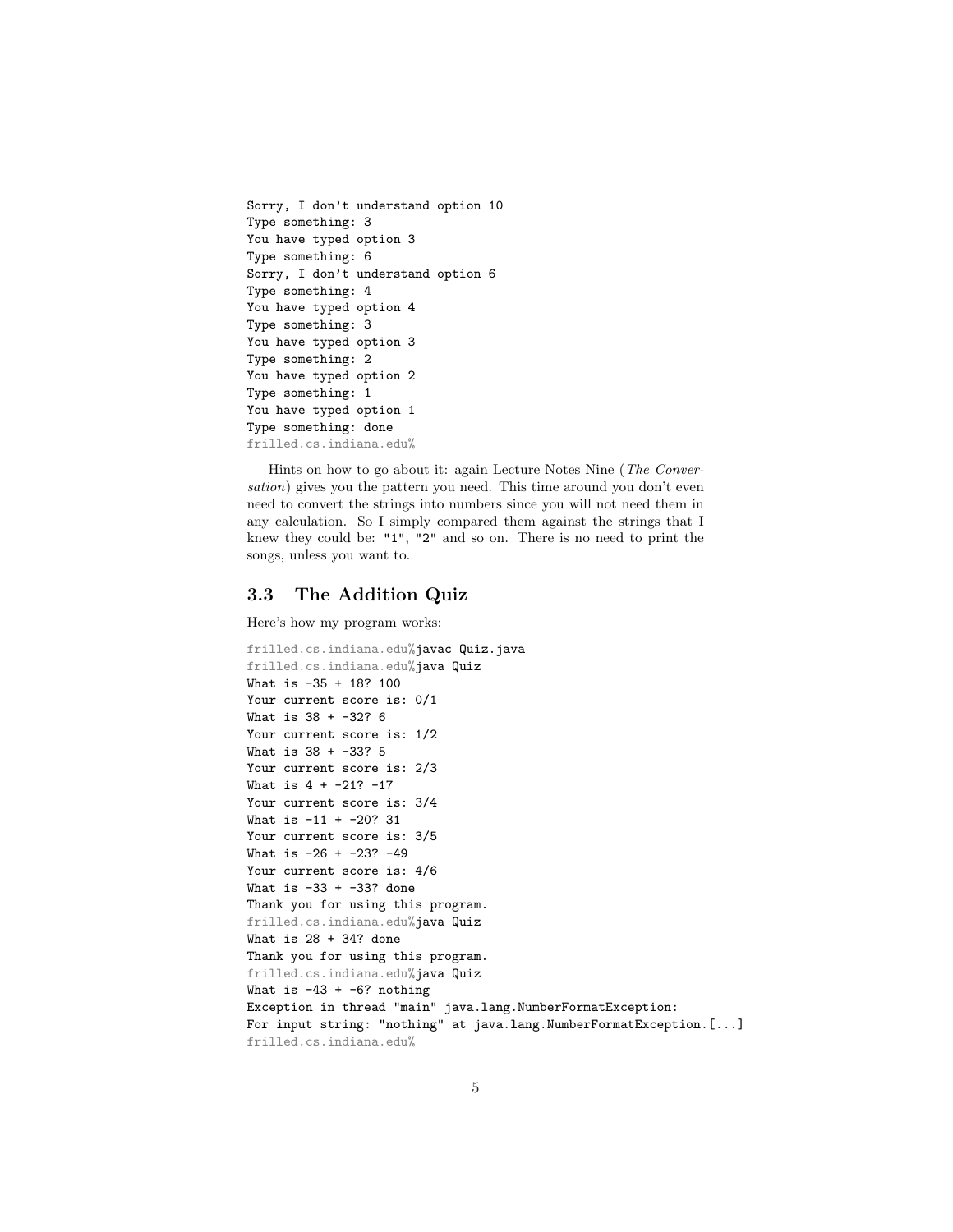The same pattern of prompting the user for input, reading a line, checking to see if it means the end of our interaction with the user, or converting it into an answer, is what the problem is testing.

Solutions of the programs given in Homework Two contain the basic mechanism of generating the two random numbers, asking for an answer and reading it, comparing it with the sum of the two numbers that appear in the question and keeping a tally of good answers and a total number of questions asked thus far.

### 3.4 Paper-Rock-Scissors

Here's how my program works:

```
frilled.cs.indiana.edu%javac PRS.java
frilled.cs.indiana.edu%java PRS
The computer has chosen paper. What do you choose? rock
The computer has won. The score is now user 0 - computer 1
The computer has chosen scissors. What do you choose? paper
The computer has won. The score is now user 0 - computer 2The computer has chosen paper. What do you choose? rock
The computer has won. The score is now user 0 - computer 3
The computer has chosen scissors. What do you choose? scissors
This is a tie. The score is still 0 - computer 3
The computer has chosen scissors. What do you choose? rock
The user has won. The score is now user 1 - computer 3
The computer has chosen rock. What do you choose? paper
The user has won. The score is now user 2 - computer 3The computer has chosen rock. What do you choose? scissors
The computer has won. The score is now user 2 - computer 4The computer has chosen paper. What do you choose? paper
This is a tie. The score is still 2 - computer 4
The computer has chosen rock. What do you choose? paper
The user has won. The score is now user 3 - computer 4The computer has chosen paper. What do you choose? done
Thanks for using this program.
frilled.cs.indiana.edu%java PRS
The computer has chosen rock. What do you choose? nothing
Sorry, I don't understand nothing
The computer has chosen scissors. What do you choose? paper
The computer has won. The score is now user 0 - computer 1
The computer has chosen rock. What do you choose? scissors
The computer has won. The score is now user 0 - computer 2The computer has chosen scissors. What do you choose? scissors
This is a tie. The score is still 0 - computer 2
The computer has chosen rock. What do you choose? nothing
Sorry, I don't understand nothing
The computer has chosen rock. What do you choose? done
Thanks for using this program.
frilled.cs.indiana.edu%
```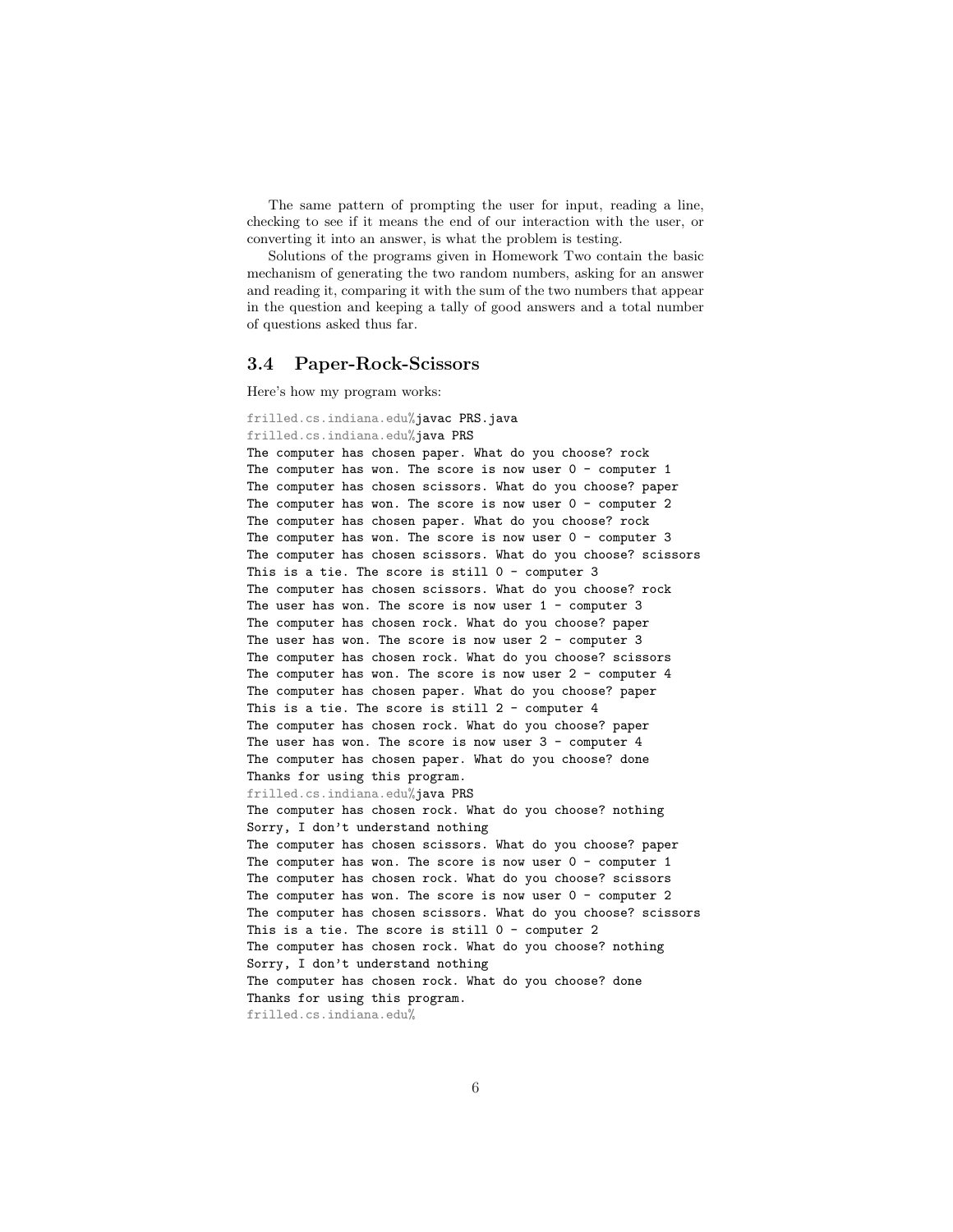Be careful with this program, although the pattern is (again, very) simple: prompt the user, read input, and while the user does not appear to want to finish the game, process the user input, prompt the user for more input, read it and do it again.

What variables do you think you need, and what is the most difficult part of the program? You need to keep track of the user score and the computer's score (both start at 0) and you need to be able to convert random numbers into strings and the strings that the user enters into numbers, to compare with the computer choice. Since this has already been done in Homework Two you can simply use that part here.

#### 3.5 Clock

Here's how my program works:

```
frilled.cs.indiana.edu%javac Clock.java
frilled.cs.indiana.edu%java Clock
Where do we start? 23:55
23:55>
23:56>
23:57>
23:58>
23:59>
00:00>
00:0100:02>
00:03>done
frilled.cs.indiana.edu%java Clock
Where do we start? 10:00
10:00>
10:01>done
frilled.cs.indiana.edu%java Clock
Where do we start? 09:58
09:58>
09:59>
10:00>
10:01>
10:02>done
frilled.cs.indiana.edu%
```
Please don't forget to decide ahead of time what variables you might need, and once inside the loop don't forget to ask the user for more input (otherwise, the loop might run forever). In my case I use two variables for the hour and the minute (as strings) and two variables for the hour and the minute (as integers). I also put together the clock's display as a string, being careful to pad with zeroes.

Well, it appears that I forgot to add a Thank you! ending to my program, but that shouldn't be hard to do. It amounts to a println just outside the loop.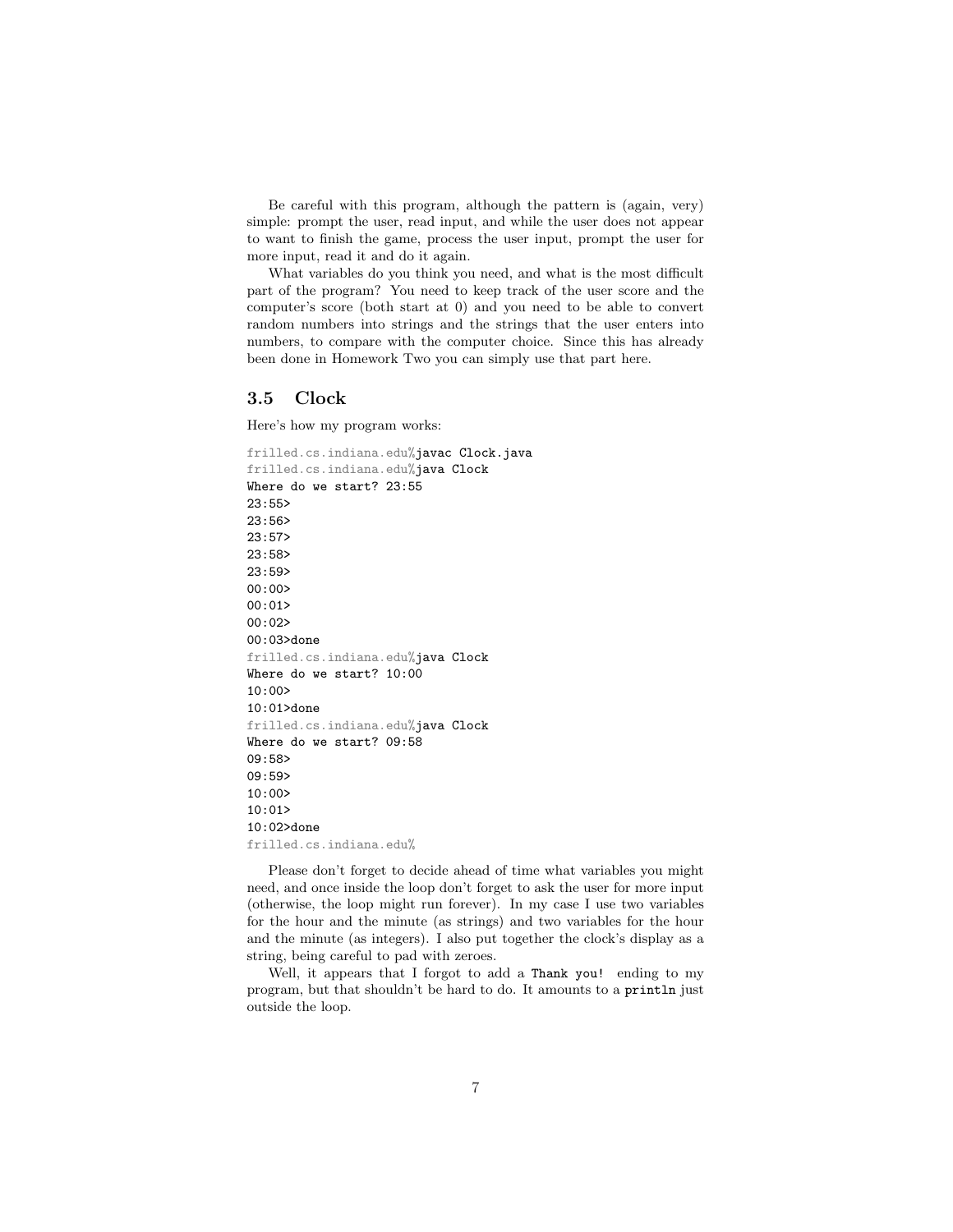# 3.6 Digits

Here's how my program works:

```
frilled.cs.indiana.edu%javac Digits.java
frilled.cs.indiana.edu%java Digits
Type a number: 12
The sum of the digits is: 3
Type a number: 101
The sum of the digits is: 2
Type a number: 1234
The sum of the digits is: 10
Type a number: 2098
The sum of the digits is: 19
Type a number: done
Thanks for using this program.
frilled.cs.indiana.edu%
```
Notice that for each line that you read you need to write a loop that goes through the string character by character. Start by initializing a variable (sum) with 0, and another one  $(i)$  also by 0, using i to move through the characters in the string, extract the digits as substrings of one character and parse them into actual digits (numbers) and sum them up, for reporting. You have to be careful to carefully increment i and carefully ask for more input from the user after each calculation, otherwise any of the two loops could run forever.

# 3.7 Reverse

Here's how my program works:

```
frilled.cs.indiana.edu%javac Reverse.java
frilled.cs.indiana.edu%java Reverse
Type something: hasta la vista baby
hasta la vista baby reversed is ybab atsiv al atsah
Type something: gniddik on
gniddik on reversed is no kidding
Type something: oh, yes!
oh, yes! reversed is !sey ,ho
Type something: say, ho!
say, ho! reversed is !oh ,yas
Type something: done
frilled.cs.indiana.edu%
```
This and the previous program are almost the same. Except in this one one starts with the index  $i$  at the end of the string (line.length() -1, and subtracts 1 from i and prints the character at index i for as long as the index (which keeps going down) is still above or equal to 0 (zero).

### 3.8 Square Root

You should remember that the user enters the number  $(n)$  and the computer always makes the same initial guess: 1 (one). Following, the formula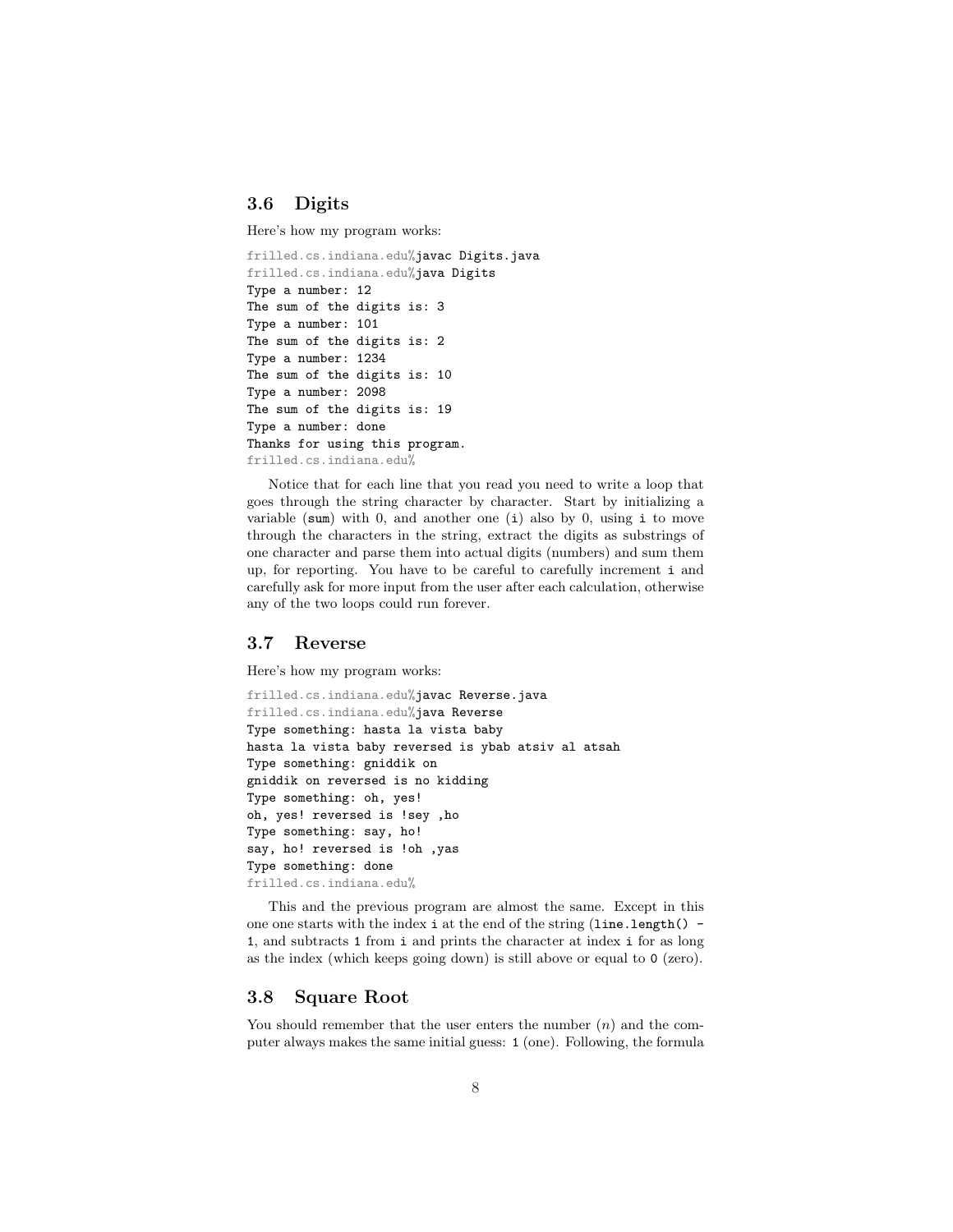```
x = \frac{1}{2}(x + \frac{n}{x}) is applied over and over until |x^2 - n| < 10^{-6}Here's how my program works:
frilled.cs.indiana.edu%java Square
Please enter a positive number: 5
New guess: 1.0
New guess: 3.0
New guess: 2.3333333333333335
New guess: 2.238095238095238
New guess: 2.2360688956433634
2.236067977499978 squared is 5.000000000000843
frilled.cs.indiana.edu%java Square
Please enter a positive number: 141
New guess: 1.0
New guess: 71.0
New guess: 36.49295774647887
New guess: 20.178358456411956
New guess: 13.583021413252386
New guess: 11.9818139429309
New guess: 11.874824075819586
11.874342096819671 squared is 141.0000002323038
frilled.cs.indiana.edu%java Square
Please enter a positive number: 300
New guess: 1.0
New guess: 150.5
New guess: 76.24667774086379
New guess: 40.09063770159931
New guess: 23.78684077710257
New guess: 18.199428042345787
New guess: 17.341731278582593
New guess: 17.320521062406588
17.320508075693642 squared is 300.00000000016865
frilled.cs.indiana.edu%
```
#### 3.9 Investment

The key here is to keep track of the changing balance while still remembering the original amount. Thus the while loop will compare the original balance with the current one and stop when the current one is at least twice as big. Here's how my program works:

```
frilled.cs.indiana.edu%javac Investment.java
frilled.cs.indiana.edu%java Investment
Initial balance: 100
Interest rate (a number between 0 and 1): 0.03
1. The balance becomes: 103.0, the ratio is 1.03
2. The balance becomes: 106.09, the ratio is 1.0609
3. The balance becomes: 109.2727, the ratio is 1.092727
4. The balance becomes: 112.550881, the ratio is 1.1255088100000001
5. The balance becomes: 115.92740743, the ratio is 1.1592740743
6. The balance becomes: 119.4052296529, the ratio is 1.1940522965290001
```